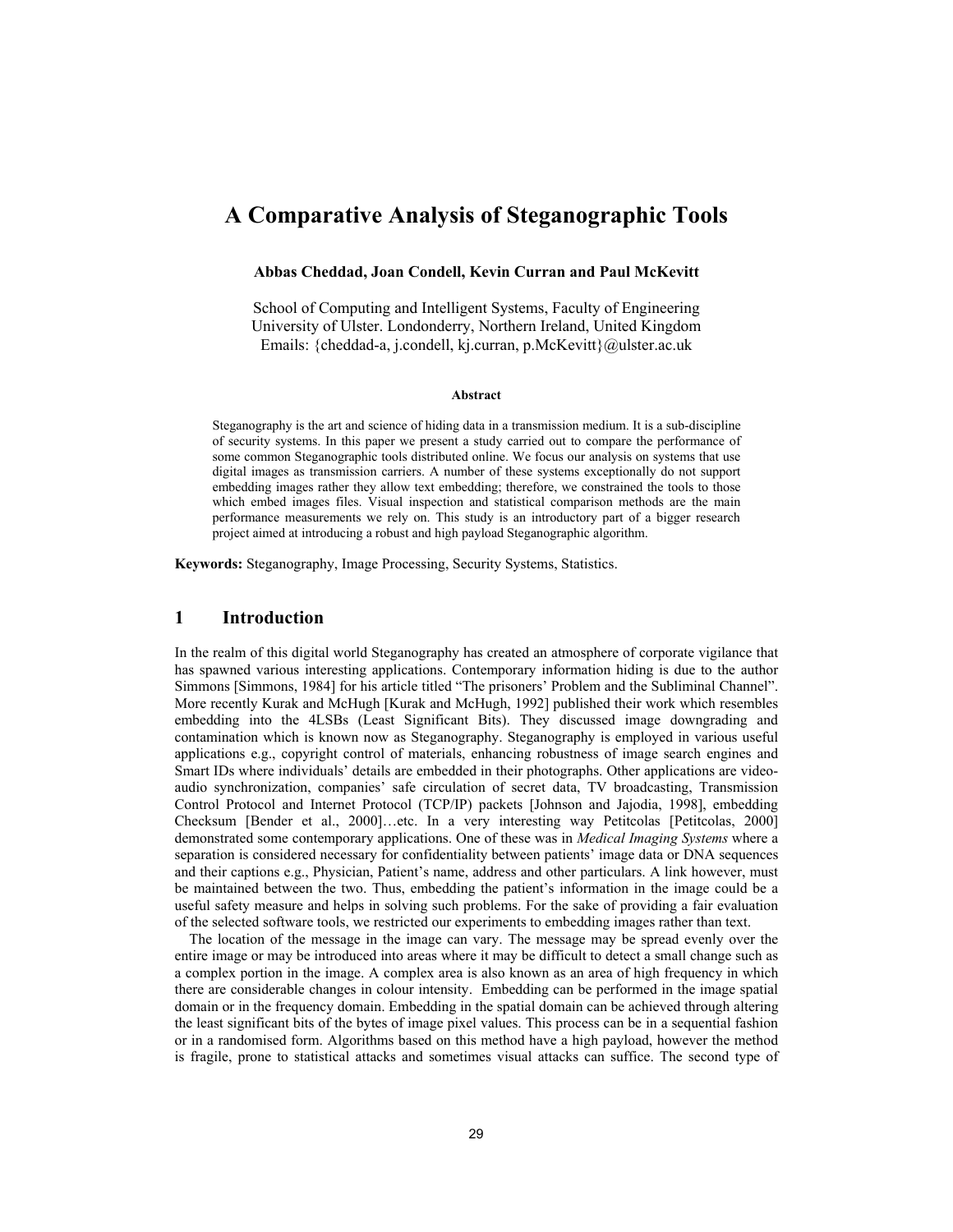method, the frequency domain method, is based on the embedding in the coefficient in the frequency domain (i.e., Discrete Cosine Transformation (DCT), Discrete Wavelet Transformation (DWT)). This type of technique is more robust with regard to common image processing operations and lossy compression**.** Another type of method is that of adaptive Steganography which adapts the message embedding technique to the actual content and features of the image. These methods can for example avoid areas of uniform colour and select pixels with large local standard deviation. Edge embedding can also be used alongside adaptive Steganography.

# **2. Steganographic Tools**

The tools that we used for this study are detailed and discussed below. Sources are shown as necessary.

### **2.1 Hide and Seek (V. 4.1)**

Hide and Seek is one of the older methods of Steganography [Wayner, 2002]. It uses a common approach and is relatively easy to apply in image and audio files [Johnson and Katzenbeisser, 2000]. Steganography by this method is carried out by taking the low order bit of each pixel and using it to encode one bit of a character. It creates some noise in the image unless a greyscale image is used. When using Hide and Seek with colour GIFs noise is very obvious. Although it has been asserted that greyscale GIFs do not display any of the artefacts or bad image effects associated with 8-bit colour images which have undergone Steganography, our experiment shows an obvious random salt and pepper like noise on the cover image.

 Hide and Seek can be used on 8-bit colour or 8-bit black and white GIF files that are 320 by 480 pixels in size (the standard size of the oldest GIF format) [Wayner, 2002]. There are 19200 (320\*480/8) bytes of space available in this GIF image which gets rounded down in practice to 19000 for safe dispersion. In version 4.1 if the cover image is larger than allowed the stego-image is cropped or cut to fit the required size [Johnson et al, 2001]. When an image contains a message it should not be resized because if it has to be reduced part of the message bits will be lost. If the image is too small it is padded with black space. There is also a version 5.0. It works with a wider range of image sizes. However, this version of Hide and Seek also uses a restricted range of image sizes. The images must fit to one of these sizes exactly (320\* 200, 320\* 400, 320\* 480, 640\* 400 and 1024\* 768) [Johnson et al, 2001]. In version 5 if the image exceeds the maximum allowed which is 1024\*768 an error message is returned. If the image is smaller than the minimum size necessary the image containing the message is padded out with black space. The padded areas are added before the message is embedded and are therefore also used as areas in which to hide the message [Johnson et al, 2001]. But if the padded area is removed the message cannot be recovered fully. These characteristics of Hide and Seek stego-images lead searchers/crackers to the fact that a hidden message exists. Hide and Seek 1.0 for Windows 95 has no size limit restrictions and uses an improved technique for information hiding however it can still only be used on 8-bit images with 256 colours or greyscale [Johnson et al, 2001]. BMP images are used with this version instead of GIF images because of licensing issues with GIF image compression [Johnson et al, 2001].

 A user chosen key can be inserted into a pseudo random number generator which will determine random number which indicate bytes in the image where the least significant bit is to be changed [Wayner, 2002]. This makes the system more secure as it has two layers of security. The positions in which the message bits are hidden are not in fact random but do follow some sort of pattern. An 8-byte header on the message controls how the message data is dispersed. The first two bytes indicate the length of the message. The second two are a random number key. The key is chosen at random when the message is inserted into the image. The key is firstly inserted into the random number generator [Wayner, 2002]. In Hide and Seek 4.1 there is a built in C code random number generator. A cryptographically secure random number generator could also be used to increase security or IDEA could be used to encrypt the random numbers using a special key. The third pair of bytes is the version of Hide and Seek used. The fourth pair of bytes is used to complete the eight byte block which is necessary for the IDEA cipher [Wayner, 2002]. The 8-byte block is encrypted using the IDEA cipher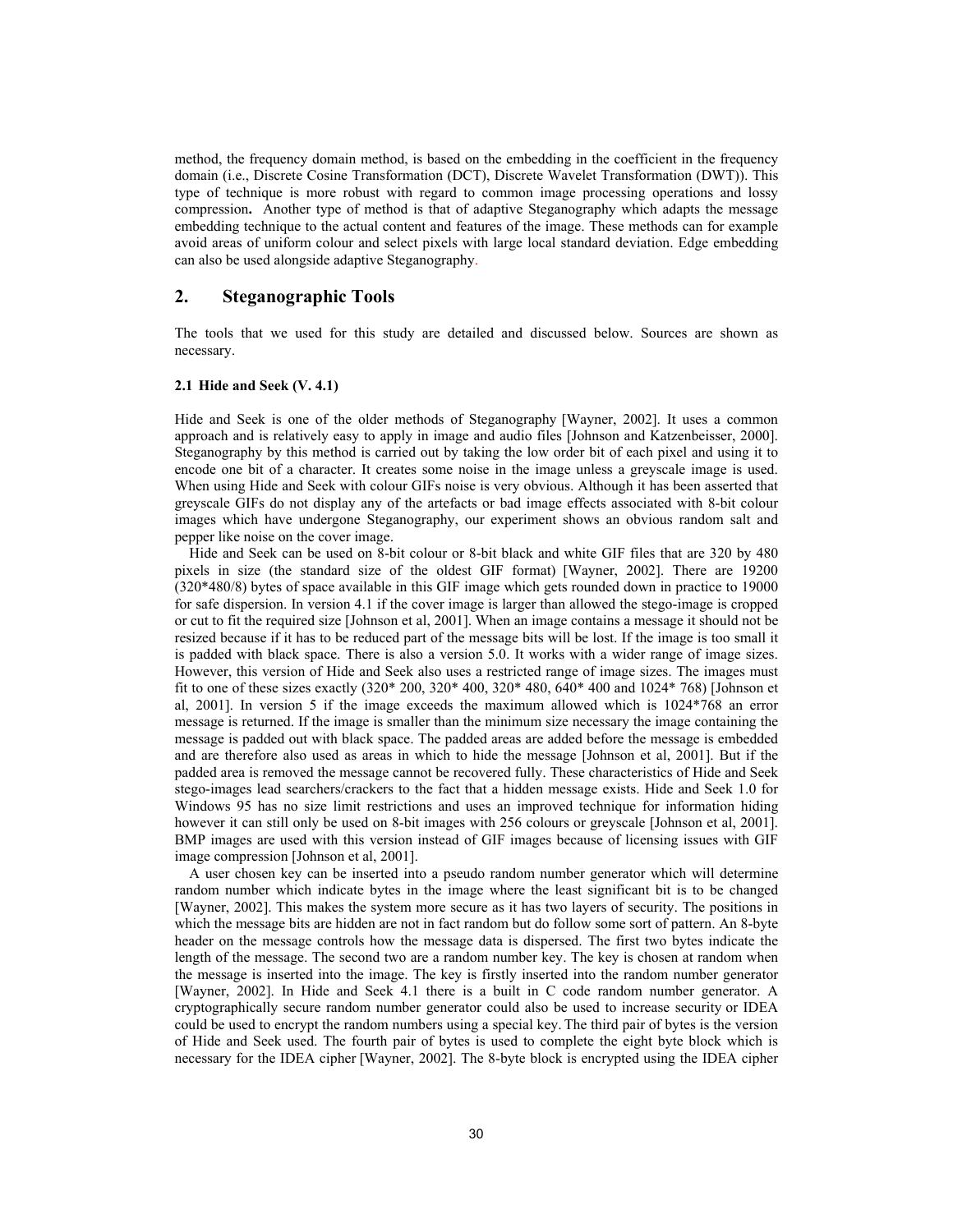which has an optional key and is then stored in the first 8 bytes of the image. If the key is not known the header information cannot be understood and the dispersion of the data in the image cannot be found.

 Stego-images will have different properties depending on the version of Hide and Seek used. In version 4.1 and version 5 all palette entries in 256 colour images are divisible by four for all bit values [Johnson et al, 2001]. Greyscale stego-images have 256 triples. They range in sets of four triples from 0 to 252 with incremental steps of 4 (0, 4, 8,…, 248, 252). This can be detected by looking at the whitish value which is 252 252 252. This signature is unique to Hide and Seek [Johnson et al, 2001], [Johnson and Jajodia, 1998]. Later versions of Hide and Seek do not produce the same predictable type of palette patterns as versions 4.1 and 5.0 [Johnson et al, 2001**;** Johnson and Jajodia, 1998].

The DOS command for the Hide and Seek software is as follows:

- hide <infile.ext> <Cover.gif> [key]
- seek <Stego.gif> <outfile.ext> [key]

### **2.2 S-Tools (V. 4)**

The S-Tools package was written by Andy Brown [Wayner, 2002]. Version 4 can process image or sound files using a single program (S-TOOLS.EXE). S-Tools involves changing the least significant bit of each of the three colours in a pixel in a 24-bit image [Wayner, 2002] for example a 24-bit BMP file [Johnson et al, 2001]. The problem with 24-bit images is that they are not commonly used on the web and tend to stand out (unlike GIF, JPEG, and PNG). This feature is not helpful to Steganography. It involves a pre-processing step to reduce the number of colour entries by using a distance measurement to identify neighbour colours in terms of intensity. After this stage each colour of the dithered image would be associated with two palette entries one of which will carry the hidden data. The software for S-Tools can reduce the number of colours in the image to 256 [Wayner, 2002]. The software uses the algorithm developed by Heckbert [Heckbert, 1982] to reduce the number of colours in an image in a way that will not visually disrupt the image [Wayner, 2002; Martin et al, 2005]. The algorithm plots all the colours in three dimensions (RGB). It searches for a collection of *n* boxes, which contains all of the colours in one of the boxes. The process starts with the complete 256\*256\*256 space as one box. The boxes are then recursively subdivided by splitting them in the best possible way [Wayner, 2002]. Splitting continues until there are *n* boxes representing the space. When it is finished the programme chooses one colour to represent all the colours in each box. The colour may be chosen in different ways: the centre of the box, the average box colour or the average of the pixels in the box. S-Tools as well as other tools based on LSBs in the spatial domain take for granted that least significant bits of image data are uncorrelated noise [Westfield and Pfitzmann, 1999]. The system interface is easy to use. It supports a drag and drop method to load images. Once the cover image is dragged in; the system will advise the user on how much data in bytes the image can hold.

### **2.3 Stella (V. 1.0)**

The Stella program derives its name from the *Steganography Exploration Lab,* which is located at the University of Rostock*.* Its embedding process exploits the visually low prioritised chrominance channels; the YUV-colour system is used. Here, the embedding algorithm considers only one channel and works as follows:

- **1.** Consider the chrominance value of a given pixel.
- **2.** Read a bit from *the secret message*.
- **3.** To embed a "0", decrease the chrominance value of the pixel by *one*.
- **4.** To embed a "1", increase the chrominance value of the pixel by *one*.

**5.** Go to the next pixel.

It can be assumed that these slight changes of the chrominance values are smaller than a given *JND (Just Noticeable Difference)*.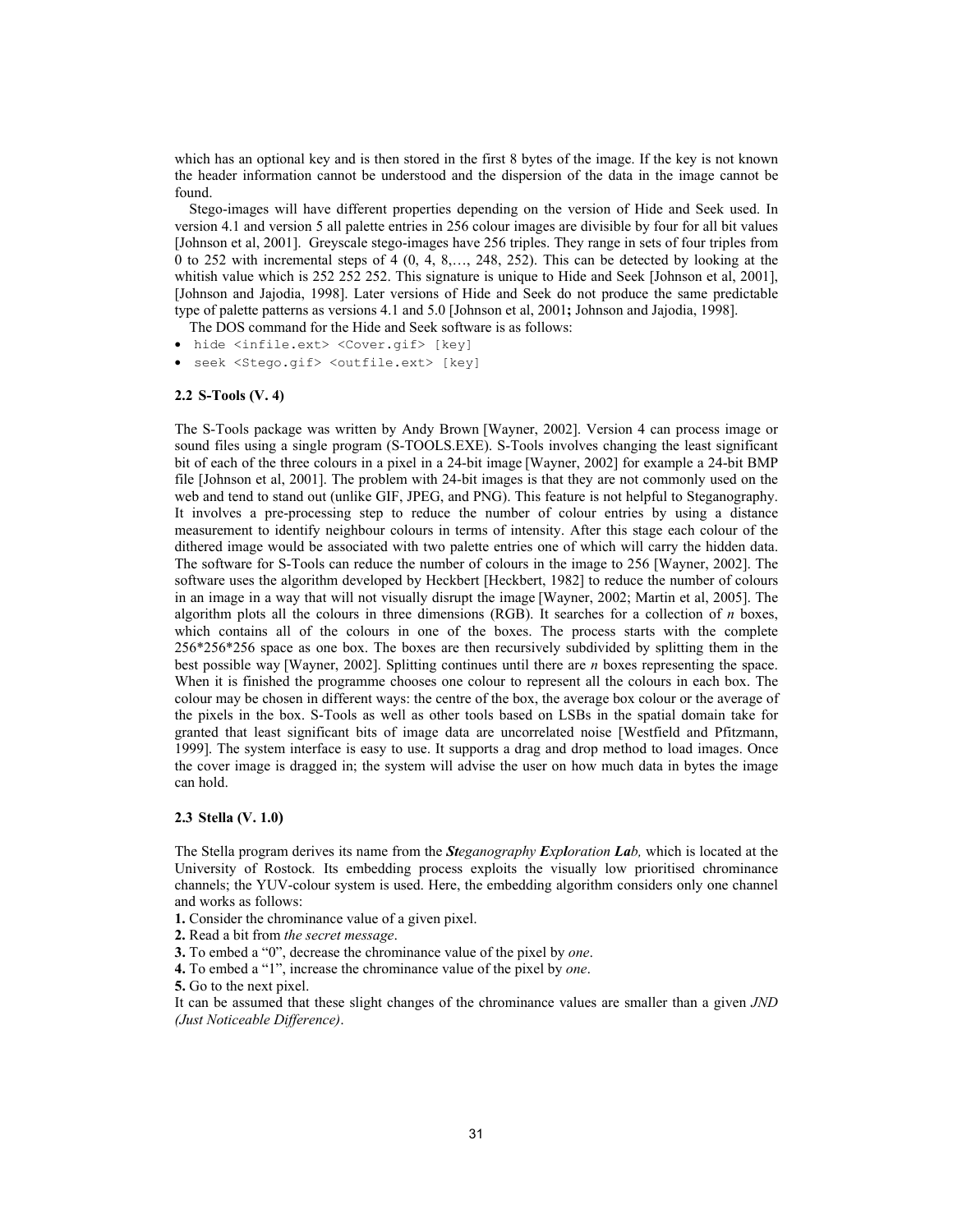#### **2.4 Hide in Picture (HIP)**

HIP (v 2.1) was created by Davi Tassinari de Figueiredo in 2002. *Hide In Picture* (HIP) uses bitmap images. If the file to be hidden is large, it may be necessary to modify more than a single bit (LSB) from each byte of the image, which can make this difference more visible. With 8-bit pictures, the process is a little more complicated, because the bytes in the picture do not represent colour intensities, but entries in the palette (a table of at most 256 different colours). HIP chooses the nearest colour in the palette whose index contains the appropriate least-significant bits. The HIP header (containing information for the hidden file, such as its size and filename) and the file to be hidden are encrypted with an encryption algorithm, using the password given, before being written in the picture. Their bits are not written in a linear fashion; HIP uses a pseudo-random number generator to choose the place to write each bit. The values given by the pseudo-random number generator depend on your password, so it is not possible for someone trying to read your secret data to get the hidden file (not even the encrypted version) without knowing the password.

### **2.5 Revelation**

Revelation was launched in 2005 by Sean Hamlin. It was entirely coded in Java, developed in the Eclipse IDE. It operates in the same manner as the previous methods in terms of LSB embedding. The basic logic behind their technique is the matching LSB coding which leaves a gray value not altered if its LSB matches the bit to be hidden. Otherwise a colour indexed as  $2i$  will be changed to  $2i+1$  if the embedded bit is 1, or  $2i+1$  is shifted back to  $2i$  in case of embedding a 0. Although the software's author claimed the use of a smart embedding method and the Minimum Error Replacement (MER) algorithm to obtain a more natural Stego Image, the latter is prone to first order statistical attack as shown in Figure 3.

# **3 Steganalysis**

There are two stages involved in breaking a Steganographic system: detecting that Steganography has been used and reading the embedded message [Zollner et al, 1998]. Steganalysis methods should be used by the Steganographer in order to determine whether a message is secure and consequently whether a Steganographic process has been successful. Statistical attacks can be carried out using automated methods. A stego-image should have the same statistical characteristics as the carrier so that the use of a stenographic algorithm can not be detected [Westfield and Pfitzmann, 1999]. Therefore a potential message can be read from both the stego-image and the carrier and the message should not be statistically different from a potential message read from a carrier [Westfield and Pfitzmann, 1999]. If it were statistically different the Steganographic system would be insecure. Automation can be used to investigate pixel neighbourhoods and determine if an outstanding pixel is common to the image, follows some sort of pattern or resembles noise. A knowledge base of predictable patterns can be compiled and this can assist in automating the detection process [Johnson and Jajodia, 1998]. Steganalysis tools can determine the existence of hidden messages and even the tools used for embedding. Attacks on Steganography can involve detection and/or destruction of the embedded message. A multiple tools have been introduced to perform Steganalysis; among them is Chi-Square Statistical test, ANOVA test, StegSpy<sup>1</sup>, StegDetect<sup>2</sup>, Higher-level statistical tests<sup>3</sup>, etc. The adopted methods of evaluation in this study are as follows:

www.spy-hunter.com 2

The algorithm described in: http://www.citi.umich.edu/u/provos/papers/detecting.pdf And the software available at: http://www.outguess.org/

<sup>3</sup> http://www.cs.dartmouth.edu/~farid/publications/tr01.html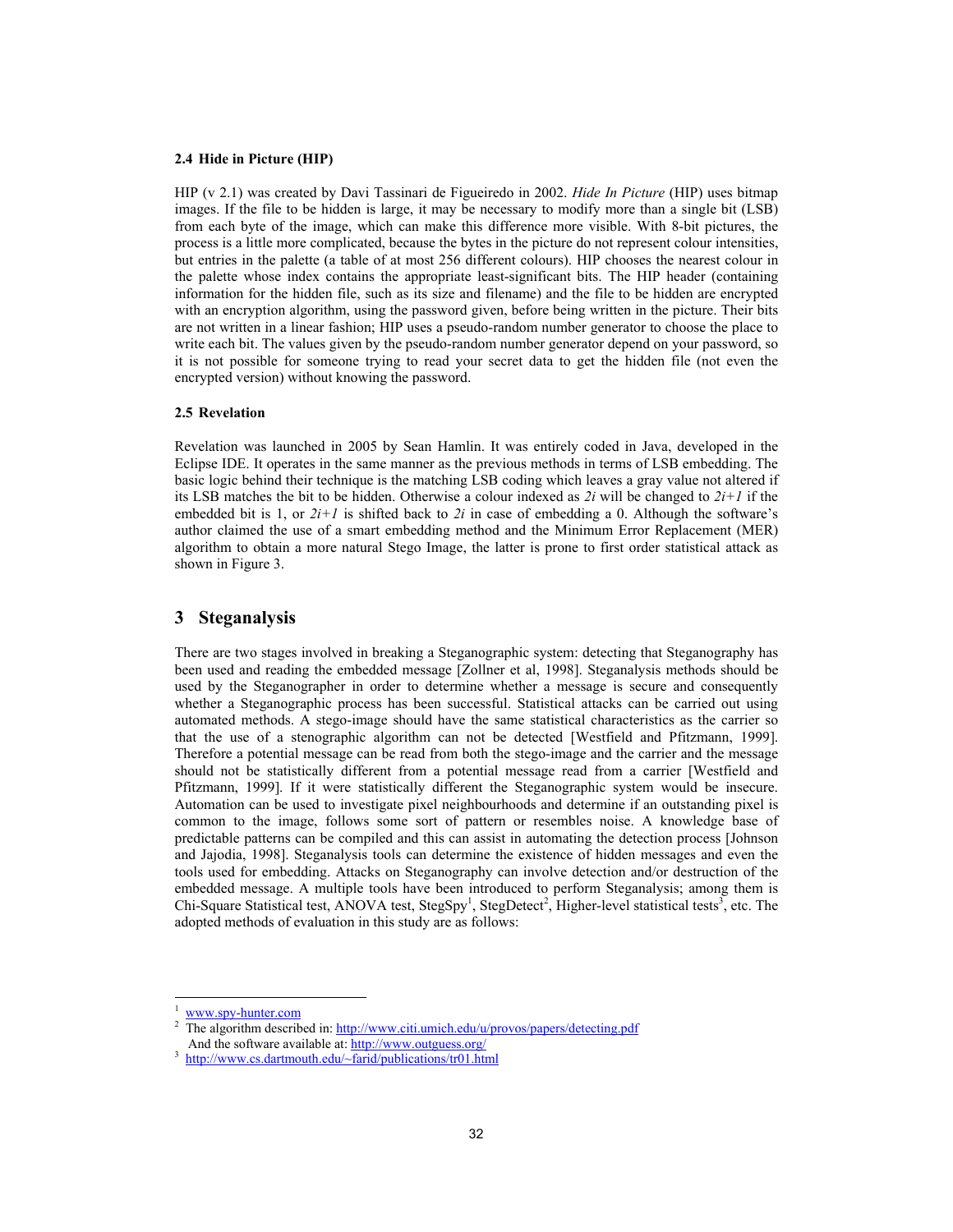#### **3.1 Visual Inspection of the Image**

This evaluation method is based on visual inspection of the image. The question is how vulnerable the different Steganographic techniques are to detection through visual inspection of the image for telltale distortion.

#### **3.2 Statistical Analysis**

There are two main types of statistical analysis methods investigated here for comparative analysis. These are the peak signal-to-noise ratio and image histograms. They are outlined below.

#### x *Peak-Signal-to-Noise Ratio*

As a performance measurement for image distortion, the well known Peak-Signal-to-Noise Ratio (*PSNR*) which is classified under the difference distortion metrics can be applied on the stego images. It is defined as:

$$
PSNR = 10 \log_{10} \left( \frac{C_{\text{max}}^2}{MSE} \right) \tag{1}
$$

where *MSE* denotes Mean Square Error given as:

$$
MSE = \frac{1}{MN} \sum_{x=1}^{M} \sum_{y=1}^{N} (S_{xy} - C_{xy})^2
$$
 (2)

and  $C_{\text{max}}^2$  holds the maximum value in the image, for example:

 1 in double precision intensity images  $C_{\text{max}}^2 \leq$ 255 in 8-bit unsigned integer intensity images

*x* and y are the image coordinates, M and N are the dimensions of the image,  $S_{xy}$  is the generated stego image and  $C_{xy}$  is the cover image.

*PSNR* is often expressed on a logarithmic scale in decibels (dB). *PSNR* values falling below 30dB indicate a fairly low quality (i.e., distortion caused by embedding can be obvious); however, a high quality stego should strive for 40dB and above.

### x *Image Histogram*

Histograms are graphics commonly used to display data distributions for quantitative variables. In the case of image; these variables or frequencies are the image intensity values. In this study we can trace any abnormalities in the Stego's histogram.

#### **3.3 Comparative Analysis and Results**

The following table (Table 1) tabulates different *PSNR* values spawned by aforementioned software applied on the images shown in Figure 1. Figure 2 and Figure 3 show the output of each of the tools and Figure 4 depicts the pair effect that appears on Stego images generated by the Revelation software. The authors suspect that the pair effect was caused by adopting the sequential embedding concept, which creates new close colours to the existing ones or reduces the frequency difference between adjacent colours.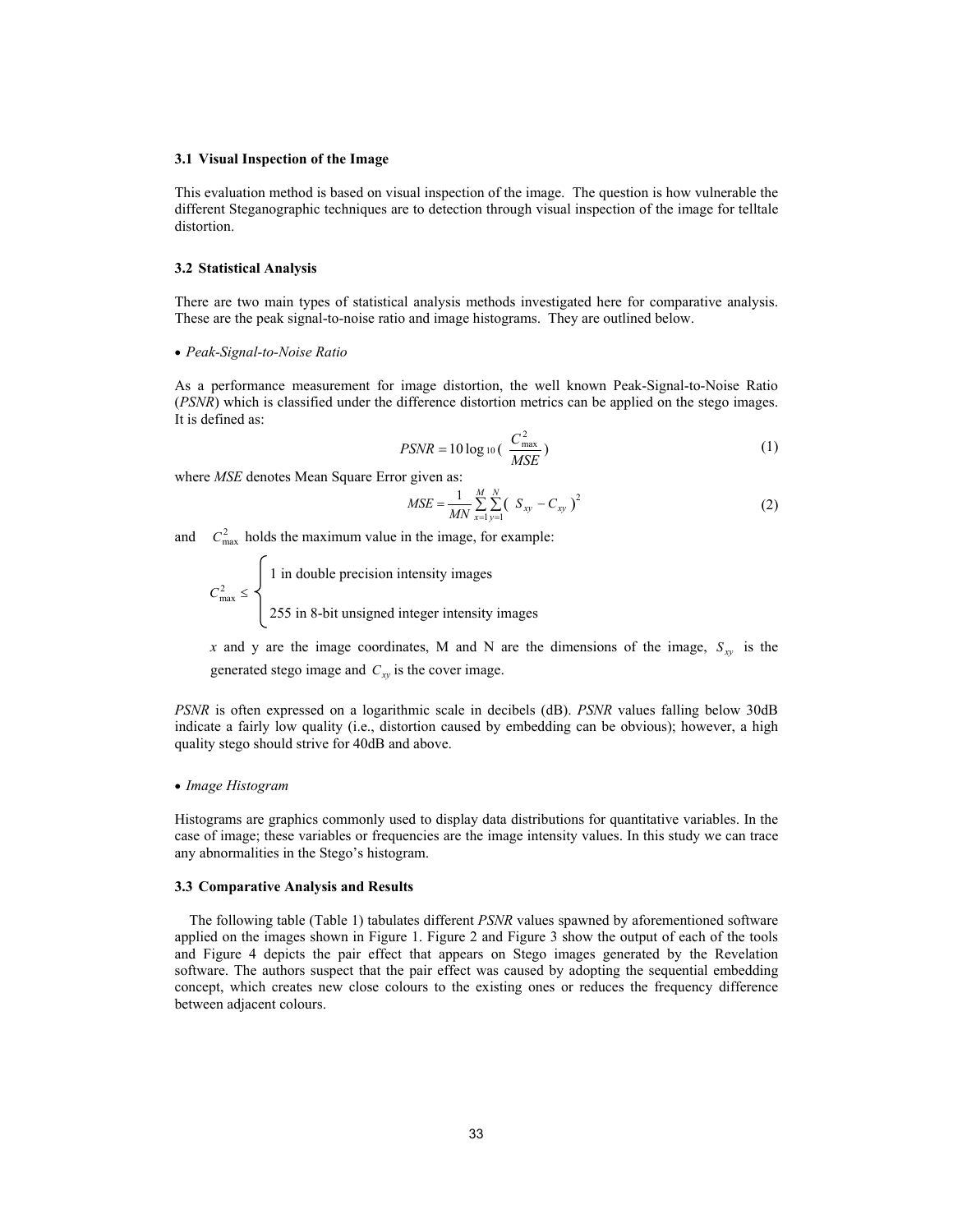

**Figure 1:** Images used to generate tables 1. (Left to right) *Set A:* Cover image Boat, (321x481) and the secret image Tank, (155x151). *Set B:* Cover image (Lena 320x480), Secret image (77x92).

| Table 1: Summary of performance of the different software reported in this study. |  |  |  |  |  |  |  |  |
|-----------------------------------------------------------------------------------|--|--|--|--|--|--|--|--|
|-----------------------------------------------------------------------------------|--|--|--|--|--|--|--|--|

| Software          | <b>PSNR</b> |              | <b>Visual Inspection</b>                      |  |  |
|-------------------|-------------|--------------|-----------------------------------------------|--|--|
|                   | Set A       | <b>Set B</b> |                                               |  |  |
| [Hide&Seek]       | 18.608      | 22.7408      | Very clear grainy noise in the Stego image,   |  |  |
|                   |             |              | which renders it the worst performer in       |  |  |
|                   |             |              | this study.                                   |  |  |
| [Hide-in-Picture] | 23.866      | 28.316       | Little noise/accepts only 24-bit bmp files.   |  |  |
|                   |             |              | Creates additional colour palette entries. In |  |  |
|                   |             |              | this case the original boat image has 32      |  |  |
|                   |             |              | colours and the generated Stego               |  |  |
|                   |             |              | augmented the number to 256 by creating       |  |  |
|                   |             |              | new colours.                                  |  |  |
| [Stella]          | 26.769      | 16.621       | Little noise/Works only with 24-bit images    |  |  |
|                   |             |              |                                               |  |  |
| [S-Tools]         | 37.775      | 25.208       | No visual evidence of tamper                  |  |  |
|                   |             |              |                                               |  |  |
| [Revelation]      | 23.892      | 24.381       | No visual evidence of tamper, but pair        |  |  |
|                   |             |              | effect appears on the histogram of some       |  |  |
|                   |             |              | outputs                                       |  |  |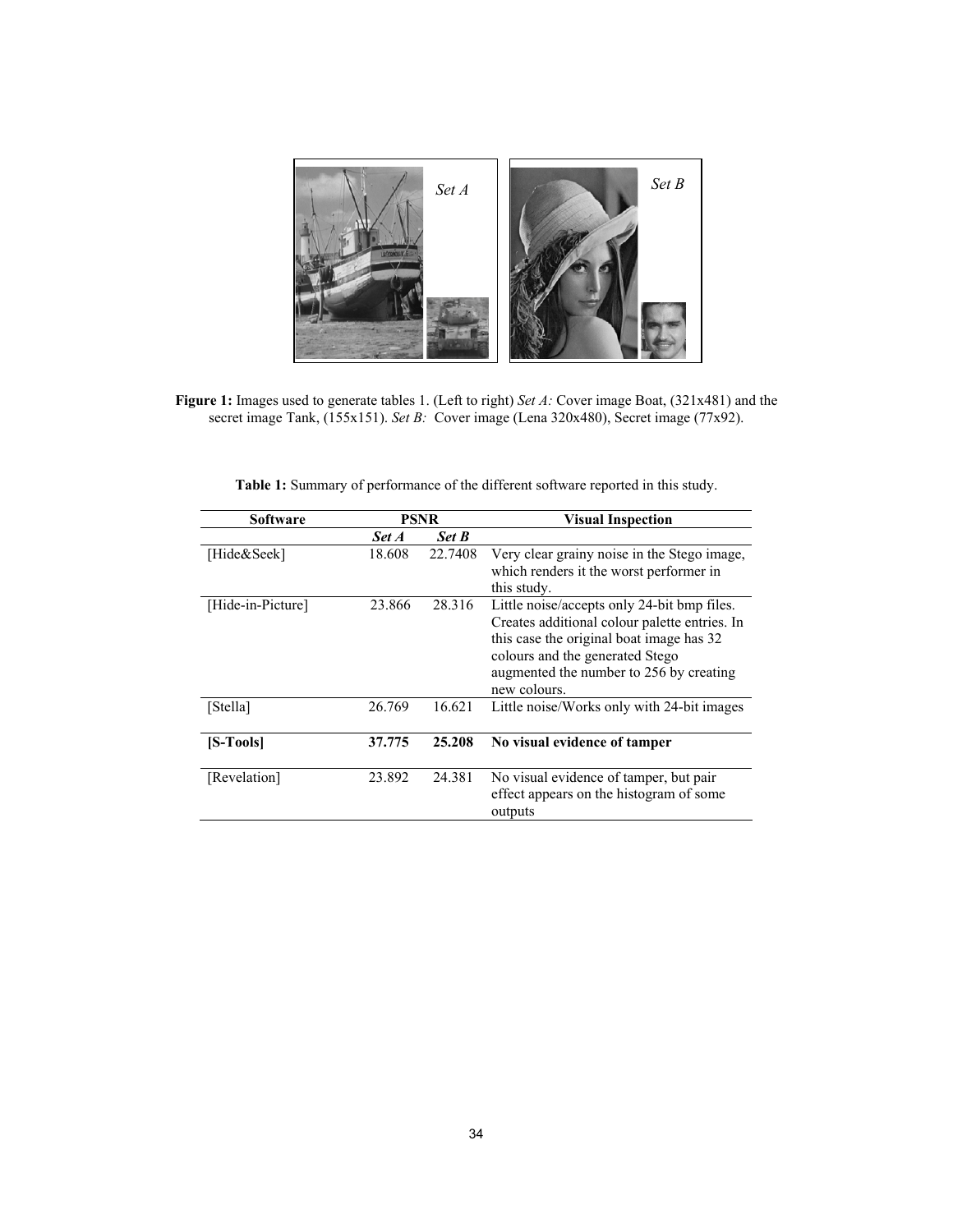

Figure 2: Set A. Stego images of each tool.



Figure 3: Set B. Stego images of each tool.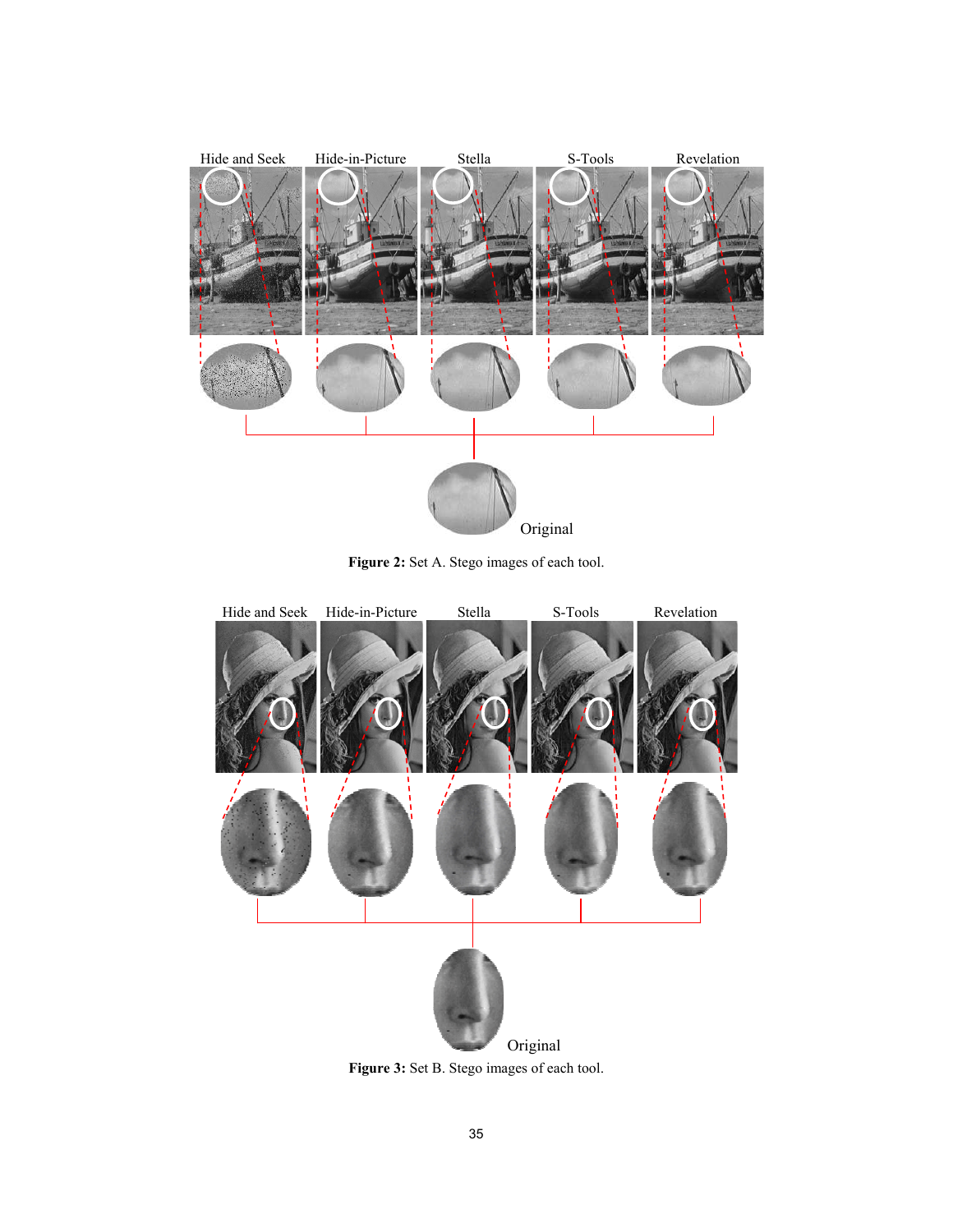

Figure 4: Revelation leaves very obvious pair effect on the histogram. (Top) Original image histogram and (Bottom) Stego image generated by Revelation tool.

# **4. Conclusion**

We have presented a comparative study of some Steganographic tools distributed online. The Revelation tool seems to do a good job in hiding any visual tamper on the cover image, but the histogram of its generated output reveals some traces left by the tool which draws suspicion to the stego image. Hide-In-Picture earned a good PSNR value but the cover image was distorted a bit after the embedding. Hide and Seek shows very clear grainy salt and pepper noise on the stego image, the noise appears random. S-Tools shows better performance taking into consideration the two factors (i.e., PSNR and Visual Inspection). Stella leaves prints at the end of the stego file which can be picked up easily by some Steganalysis software like the one we tried, which is an open source application (*ImageHide Hidden Data Finder v0.2*, see "Internet Resources" at the References section). All the above tools can not resist image compression and that is why all their input image files were of lossless type (i.e., BMP, GIF). The authors affirm that S-Tools algorithm has the highest performance and its software provides a better graphical interface. It should be worth noting here that Steganographic tools have undergone significant improvement by exploiting JPEG compression method. For example F5 and OutGuess algorithms (see references) are strong enough to resist major attacks, moreover their resulting image Stego is of high quality (i.e., high PSNR). This study is meant for evaluating tools that act in the spatial domain, thus discussing F5 and OutGuess is out of scope of this evaluation.

# **References**

[Simmons, 1984] Simmons, G. J., (1984). *The Prisoners' Problem and the Subliminal Channel. Proceedings of CRYPTO83- Advances in Cryptology, August 22-24. 1984. pp. 51.67.*

[Kurak, 1992] Kurak, C. and McHugh, J., (1992). *A cautionary note on image downgrading. Proceedings of the Eighth Annual Computer Security Applications Conference. 30 Nov-4 Dec 1992 pp. 153-159.*

[Johnson, and Jajodia, 1998] Johnson, N. F. and Jajodia, S., (1998). *Exploring Steganography: Seeing the Unseen. IEEE Computer, 31 (2): 26-34, Feb 1998.*

[Bender et al., 2000] Bender, W., Butera, W., Gruhl, D., Hwang, R., Paiz, F.J. and Pogreb, S., (2000). *Applications for Data Hiding. IBM Systems Journal, 39 (3&4): 547-568.*

[Petitcolas, 2000] Petitcolas, F.A.P., (2000). *"Introduction to Information Hiding". In: Katzenbeisser, S and Petitcolas, F.A.P (ed.) (2000) Information hiding Techniques for Steganography and Digital Watermarking. Norwood: Artech House, INC.*